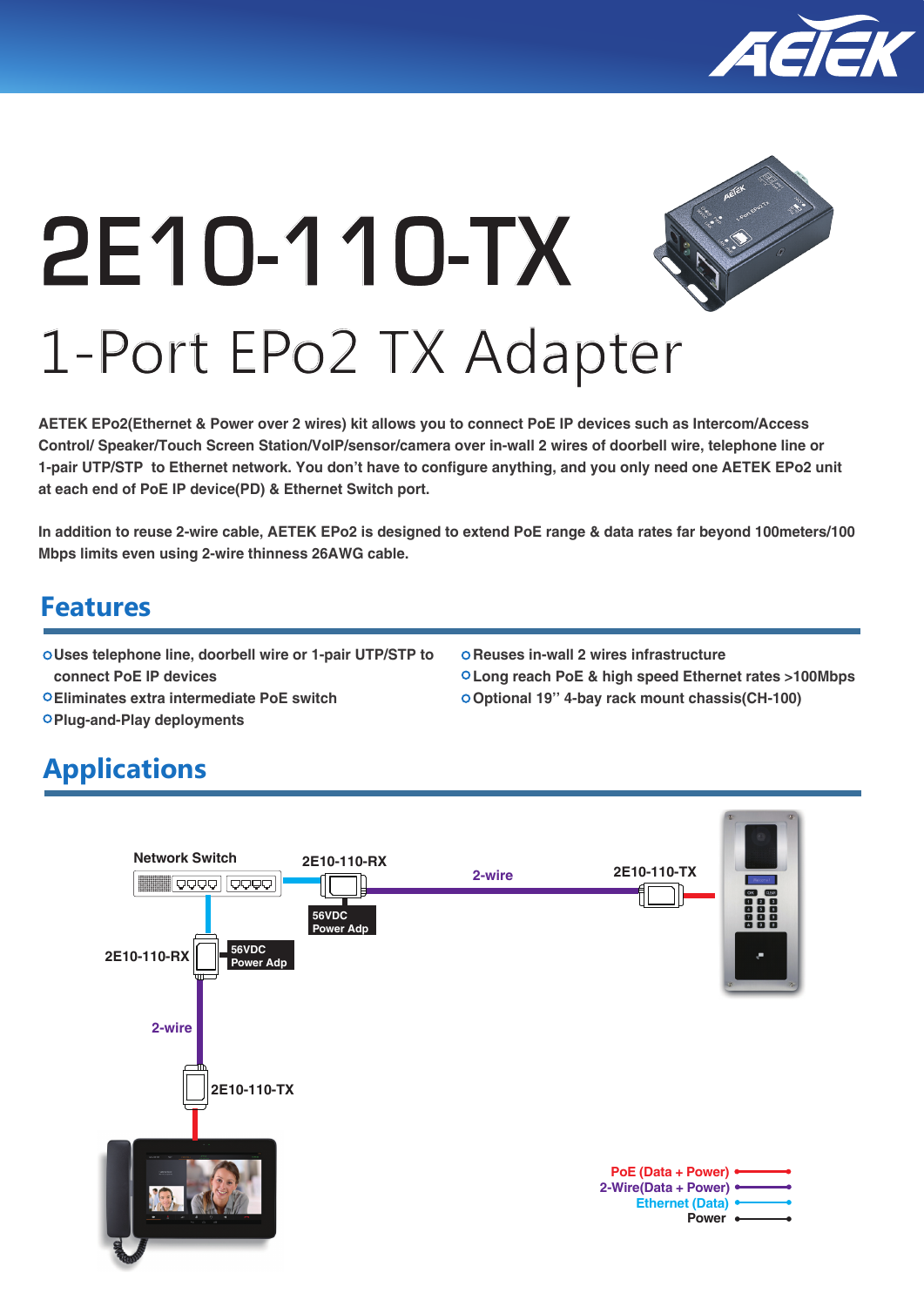## **Inercom EPo2 Application**



### **Elevator EPo2 Application**